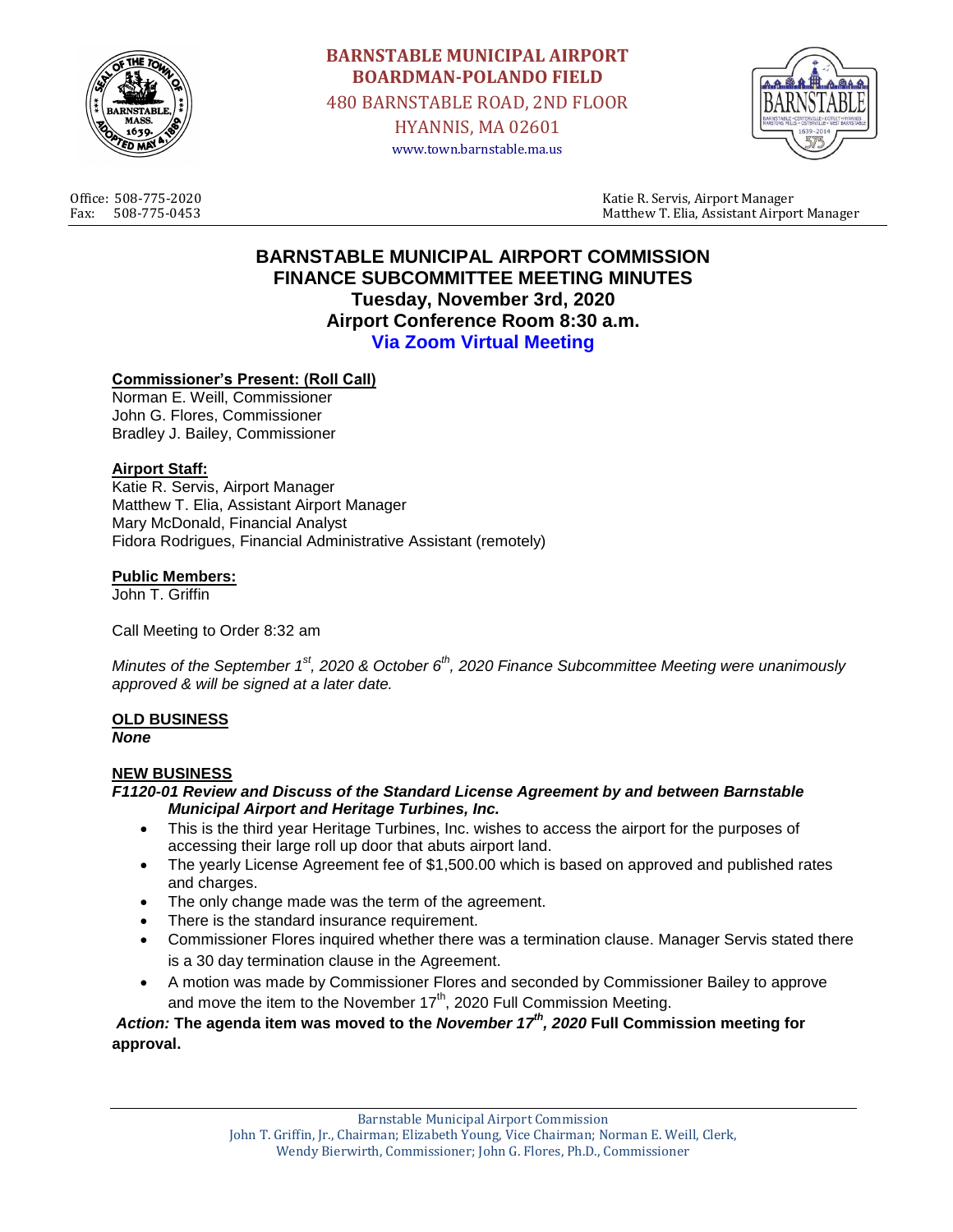### *F1120-02 Review and Discuss Project Change Order in the Amount of \$5,302.00 for the Aircraft Rescue and Firefighting Building Reroofing Project by and between Barnstable Municipal Airport and Capeway Roofing.*

- Manager Servis stated it was anticipated there would be change orders to the contract due to the age of the building.
- As Capeway Roofing began working on the ARFF Roof, it was noted that five rusted exhaust fan covers are in need of replacement.
- The replacement covers will be coved 100% by the Federal Aviation Administration (FAA) as part of the project.
- A motion was made by Commissioner Flores and seconded by Commissioner Bailey to approve and move the item to the November  $17<sup>th</sup>$ , 2020 Full Commission Meeting.

# *Action:* **The agenda item was moved to the** *November 17th, 2020* **Full Commission meeting for approval.**

## **Updates:**

- Airport Finances Update:
	- Manager Servis stated that we are reviewing the budget on a weekly or biweekly basis.
	- Compared to FY2020 we are down in Revenues by 31% and Expenses by 22%.
	- Jet Fuel sales for the month of October up 48 % compared to October FY20.
	- Jet fuel sales overall for the fiscal year (July October 2020) are up 10%
	- Operations are up 0.2% for the month of October FY21 compared to October FY20
	- In order to meet our revenue potential for FY21 projected budget we will need \$3.7 Million.
		- \$1.9M can be expected from current agreements:
			- Land & Building Leases (\$1.6M)
			- Other such as solar (\$300K)
		- \$285K expected from new agreements and potential Fuel Sales
			- New Agreements (\$35K)
			- Jet Fuel Sales (\$250K) \*note assumed net
	- We need to monitor other service fees closely tied to commercial aviation; they are tracking less than anticipated.
	- Expense reductions were implemented and could be a budget savings of \$ 95,000.00
	- Cares Act total Grant \$ 17,971,966.00.
		- Tier 1 Requests to date \$554,612.51
			- Reimbursement #1- 1 \$ 372,242.44
			- Reimbursement #2- 1 \$ 182,370.07
			- Anticipated FY21 requests \$3.3 million.
		- Tier 2- Requests to date \$ -0-
			- Forthcoming requests with FY2022 Capital Improvement Projects.
			- Anticipated request \$ 2.2 million.
	- Commissioner Flores asked how long Cares Act funds are available to the Airport. Manager Servis stated until 2024.She also stated we are moving up some projects to ensure we use all Cares Act funding. The only items which the FAA were not agreeable to were the LEO Reimbursement Program & Environmental projects (PFOS-Polyfluoroalkyl substances).